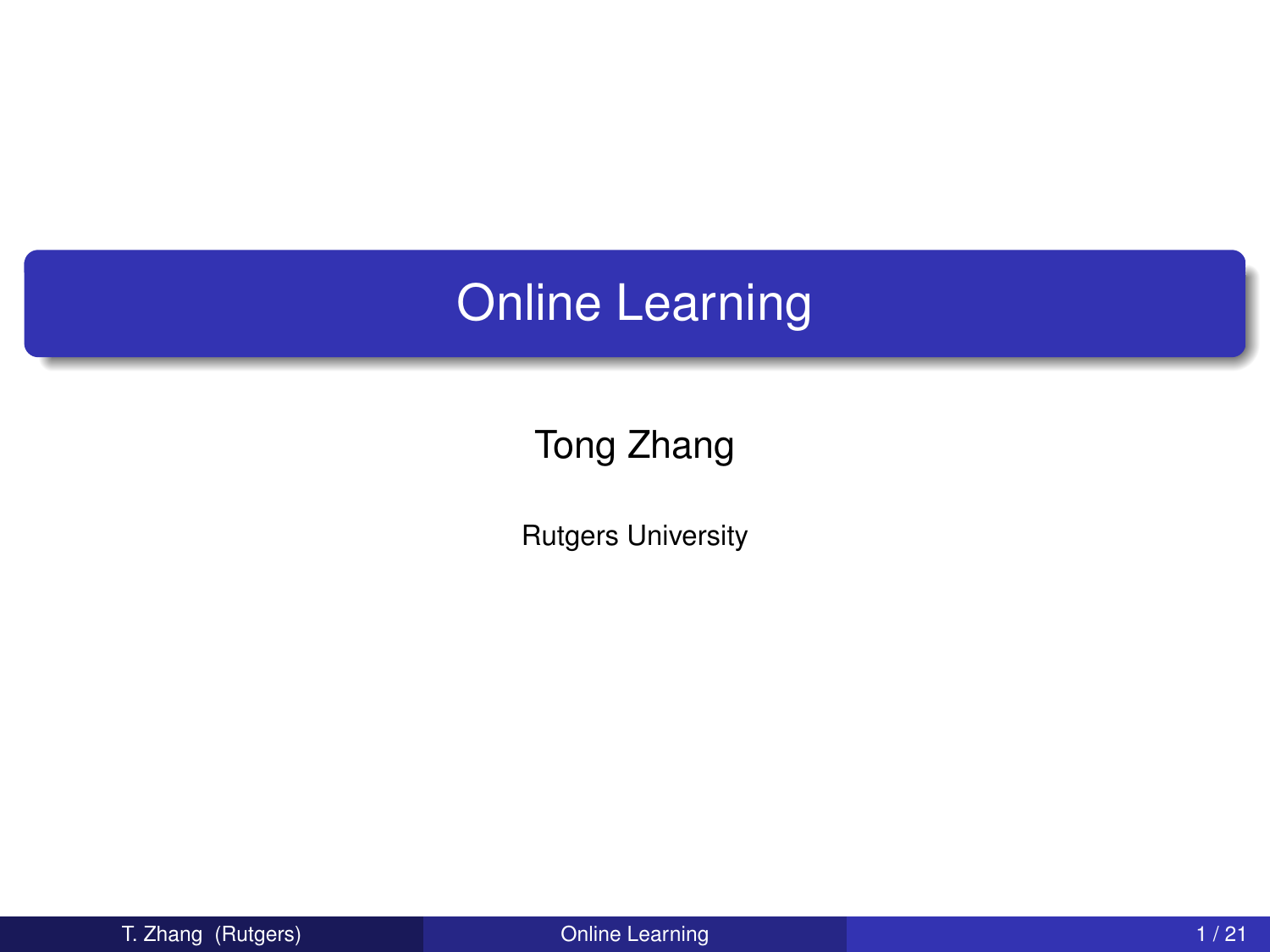- **•** Traditional Online Learning: Perceptron
- **Online Convex Optimization**
- **Stochastic Gradient Descent**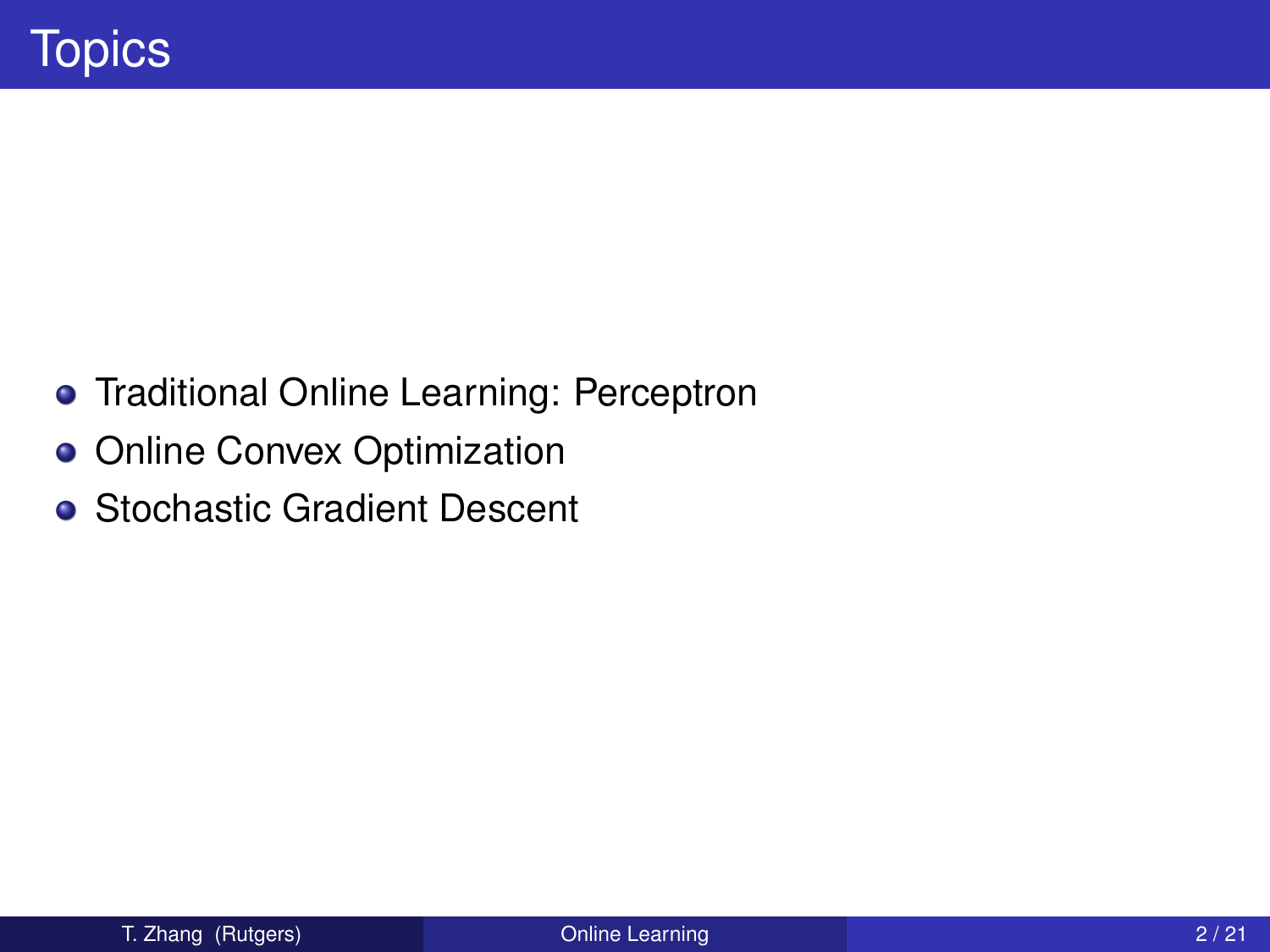Problem:

- We sequentially observe  $(x_1, y_1), \ldots, (x_t, y_t), \ldots$
- We are interested in making a prediction at each time based on the current information
- Result is observed and evaluated (suffer a loss).
- The performance is measured by aggregated loss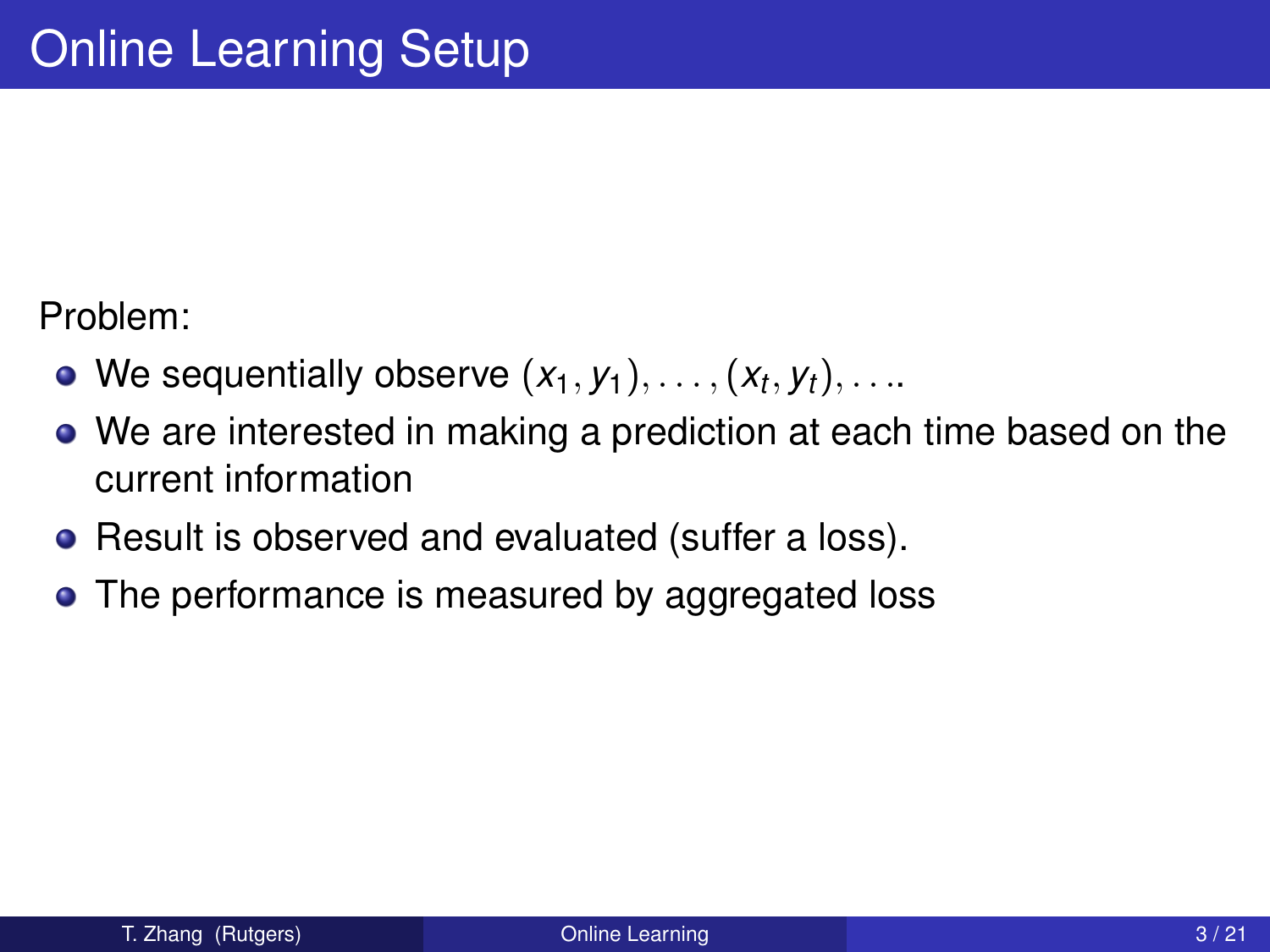Start with an initial prediction rule  $f_0(x_i)$ . Iterate  $t = 1, 2, \ldots$ 

- At each time we observe *x<sup>t</sup>* and make a prediction *ft*−1(*xt*)
- We observe the true outcome  $y_t$  and then compute a loss  $\phi(f(x_t), y_t)$
- The online algorithm update the prediction rule using the new example and construct *ft*(*x*).

The total error of the method is

$$
\sum_{t=1}^T \phi(f_{t-1}(x_t), y_t).
$$

Want this error to be as small as possible.

Predict unknown future one step a time: similar to generalization error.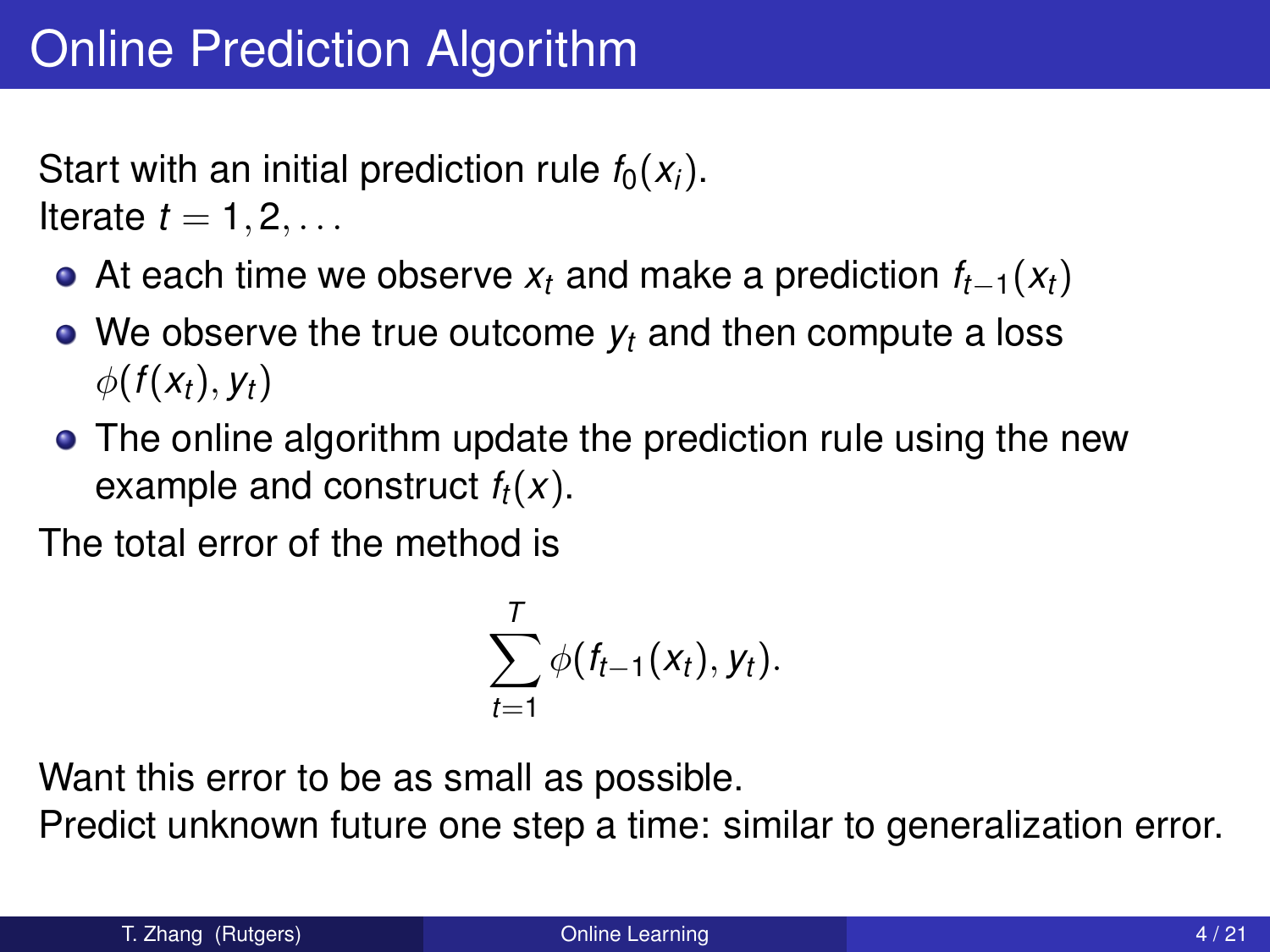*f*∗(*x*): optimal prediction function from a class *C* (e.g. the class of linear classifiers)

$$
f_{*}(\cdot) = \arg\min_{f \in C} \sum_{t=1}^{T} \phi(f(x_t), y_t).
$$

minimize the error after seeing all examples:

• Online regret bound of the learning algorithm is

regret = 
$$
T^{-1} \sum_{t=1}^{T} [\phi(f_{t-1}(x_t), y_t) - \phi(f_*(x_t), y_t)]
$$

want regret as small as possible.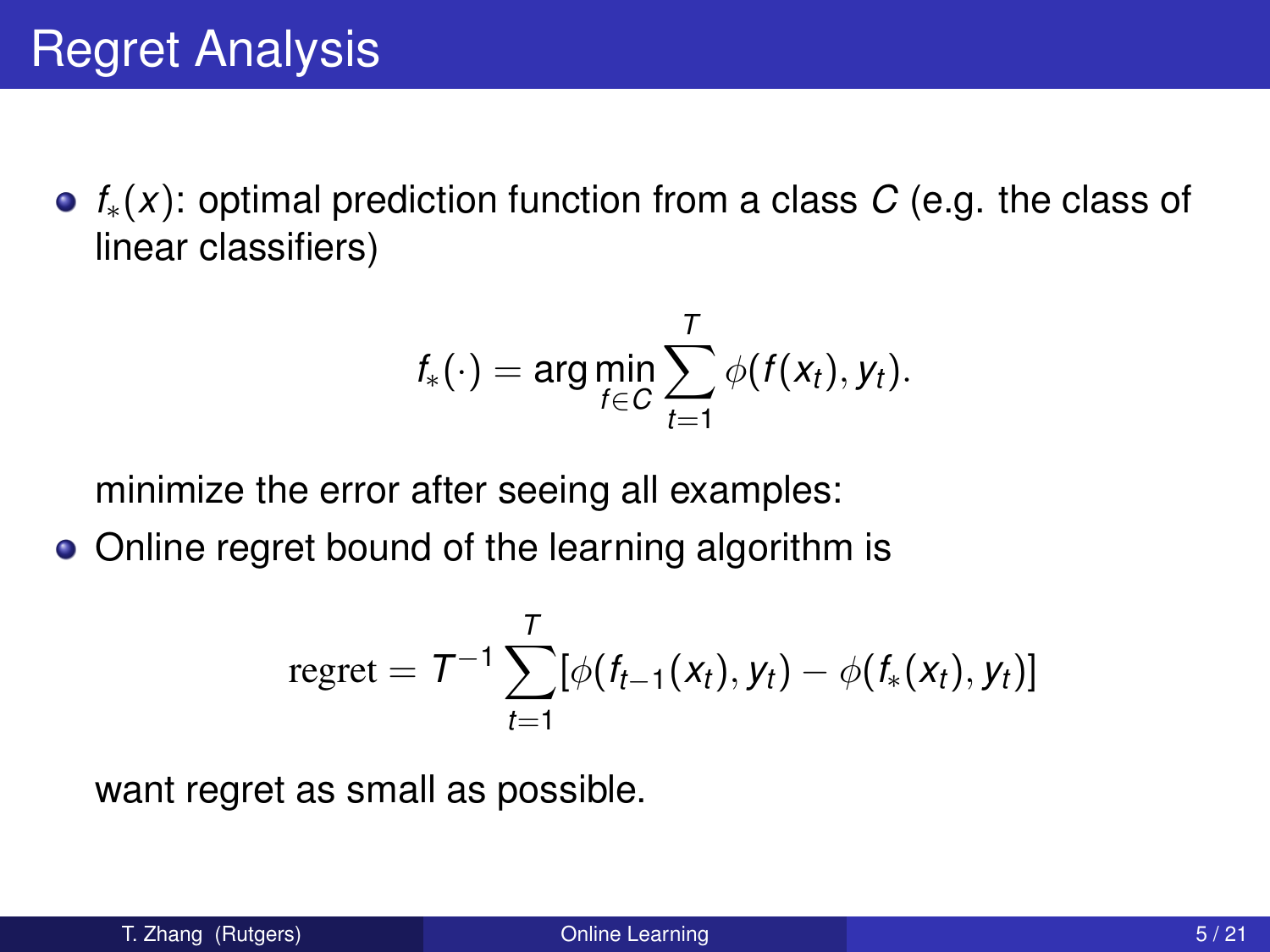- **Goal: find a linear classifier with small error.**
- Let  $w_0 = 0$
- $\bullet$  For  $t = 1, \ldots, 2$ 
	- Observe  $x_t$  and predict  $sign(w_{t-1}^T x_t)$
	- Update:
		- $\inf W_{t-1}^T x_t y_t \leq 0$ , then  $w_t = w_{t-1} + x_t y_t$ ;
		- $\bullet$  otherwise  $w_t = w_{t-1}$
- Number of mistakes: the number of times  $w^T x_t y_t \leq 0$ .
- Question: how many mistakes the algorithm makes?  $\bullet$
- Partial answer: if there is a large margin linear separator, then the perceptron algorithm makes finite number of mistakes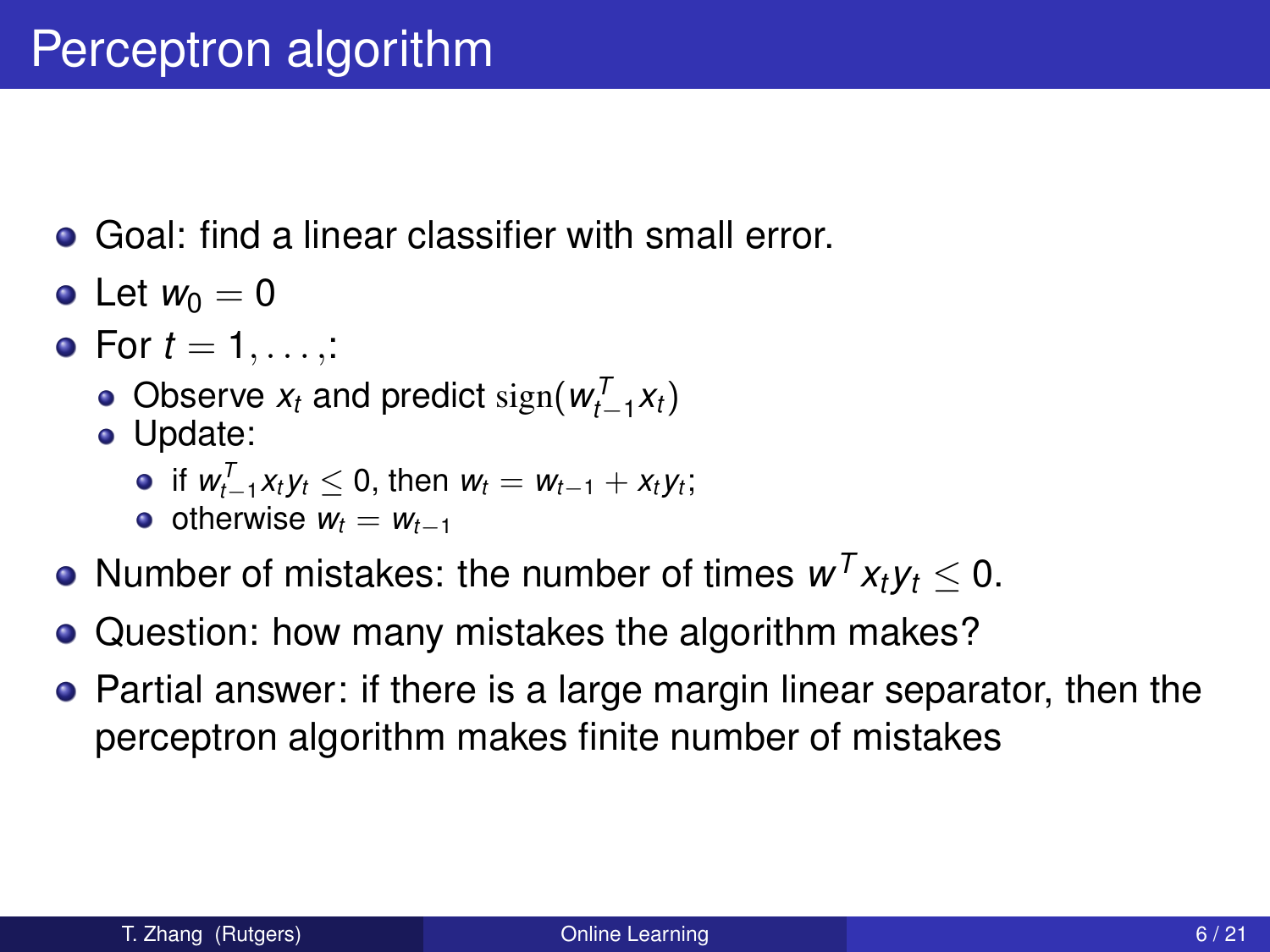- Consider  $w_*$  that separate the data:  $w_*^T X_i Y_i > 0$ .
- **•** Define margin

$$
\gamma = \frac{\min_i w_*^T X_i Y_i}{\|w_*\|_2 \sup_i \|X_i\|_2}
$$

The number of mistakes perceptron makes is at most  $\gamma^{-2}.$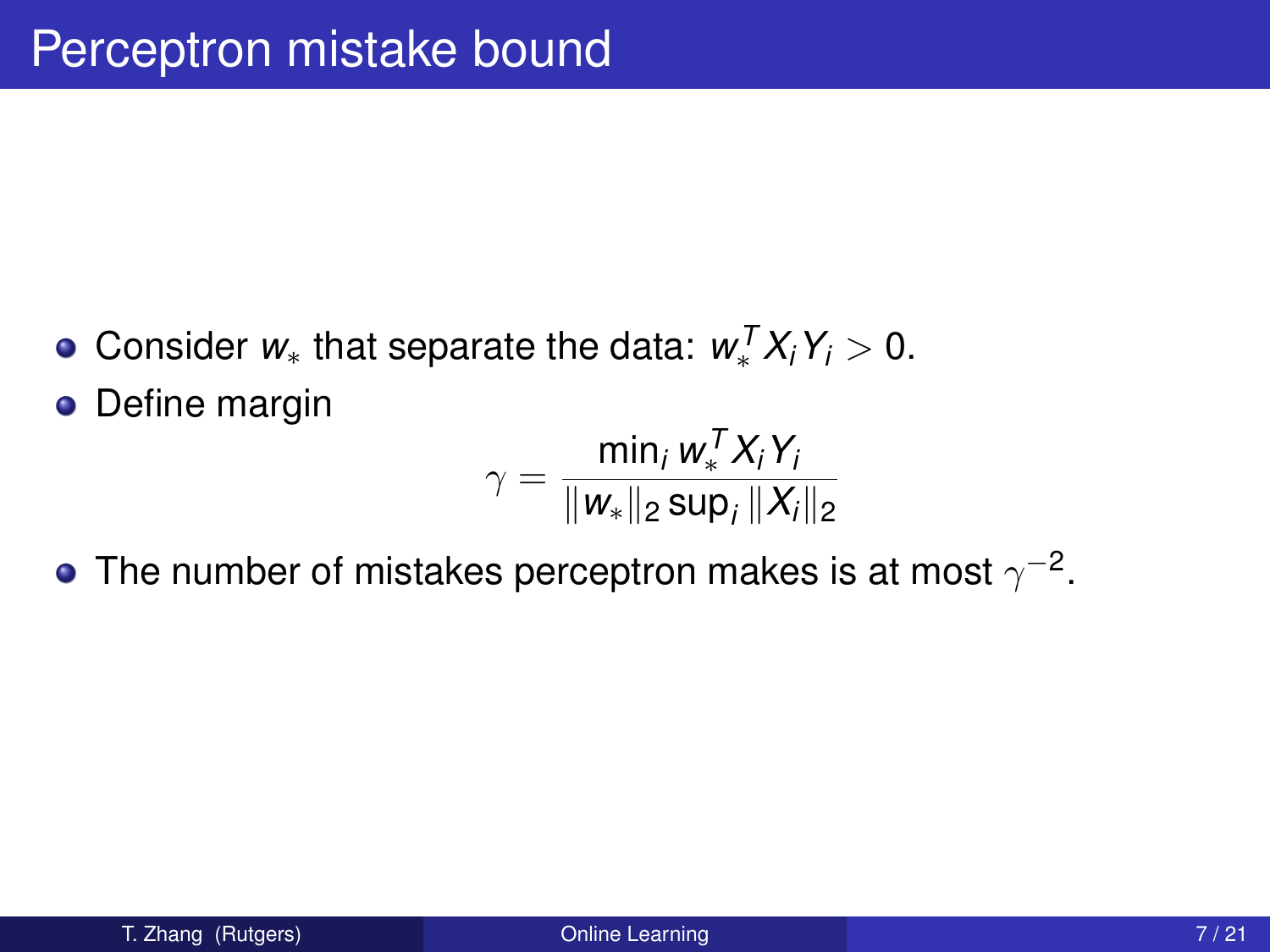General approach:

- Keep a compressed version of historic data (state)
- Make prediction based on the compressed information
- Update the state

Applications:

- **•** sequential prediction and quick model updates
- **•** optimization: stochastic gradient descent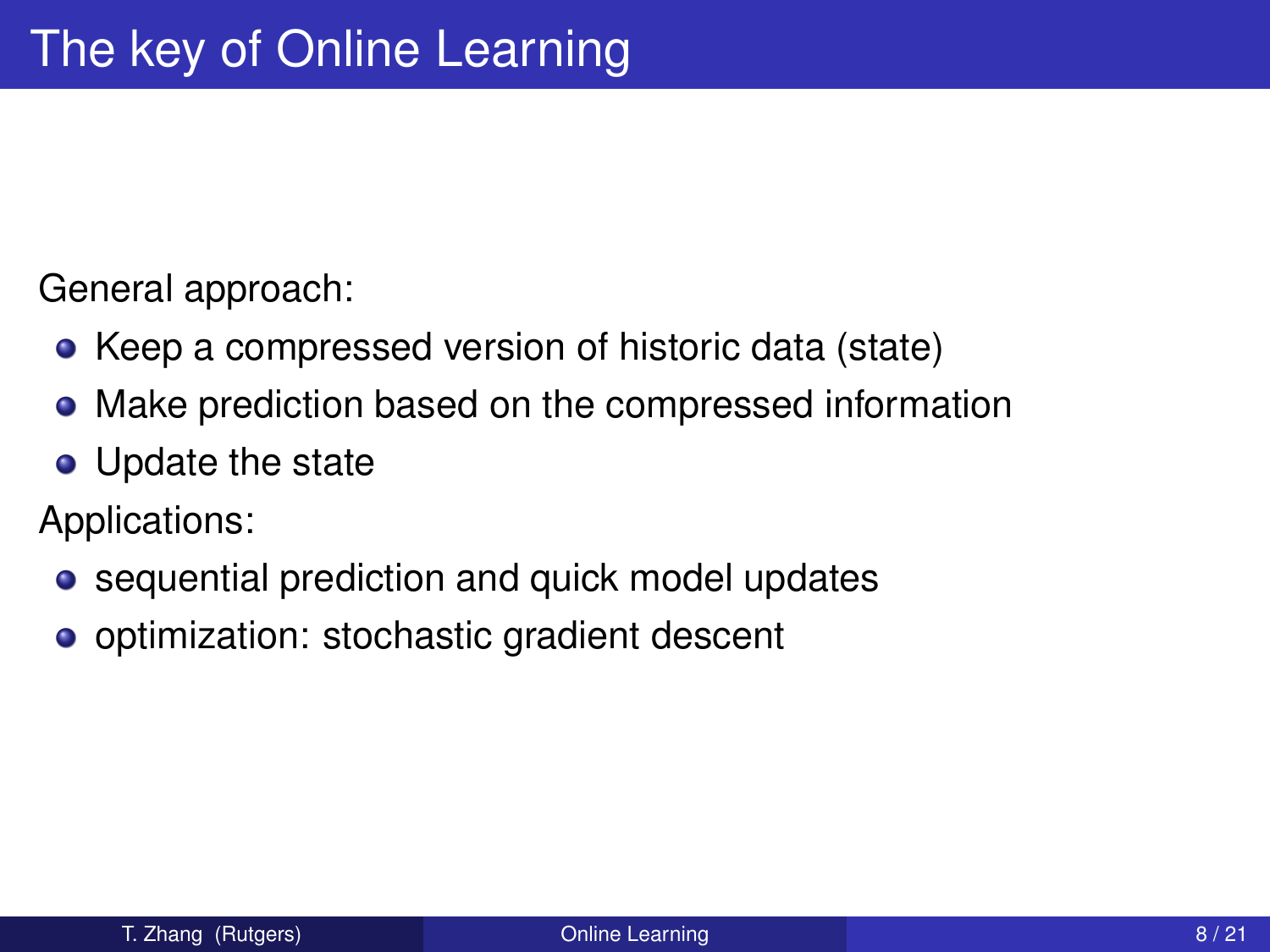Consider a convex set *S* and convex functions  $\phi_t(\cdot)$ ; the goal is to pick parameters  $w_t \in S$  based on observed information to minimize aggregated loss: *T*

$$
\sum_{t=1}^r \ell_t(w_{t-1}).
$$

Iterate  $t = 1, 2, \ldots$ 

- Learner picks *wt*−<sup>1</sup> ∈ *S*
- $\bullet$  Observe a loss  $\ell_t(\cdot)$
- Learner suffers loss `*t*(*wt*−1)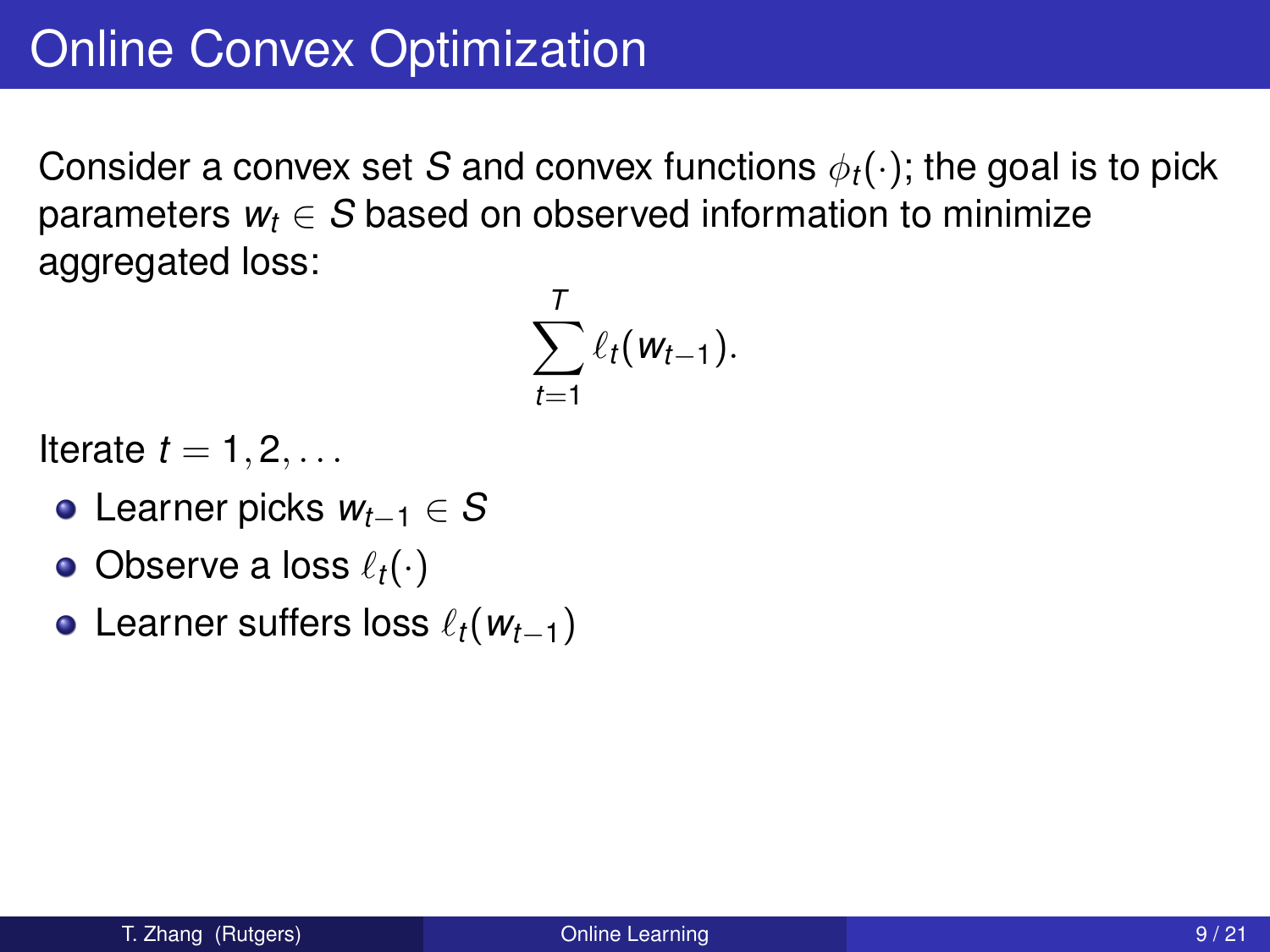Consider a convex set *S* and convex functions  $\phi_t(\cdot)$ ; the goal is to pick parameters  $w_t \in S$  based on observed information to minimize aggregated loss:

*T*

$$
\sum_{t=1}^r \ell_t(w_{t-1}).
$$

Iterate  $t = 1, 2, \ldots$ 

- Learner picks *wt*−<sup>1</sup> ∈ *S*
- $\bullet$  Observe a loss  $\ell_t(\cdot)$
- Learner suffers loss `*t*(*wt*−1)

Regret:

$$
regret = T^{-1} \left[ \sum_{t=1}^{T} \ell_t(w_{t-1}) - \min_{w \in S} \sum_{t=1}^{T} \ell_t(w) \right]
$$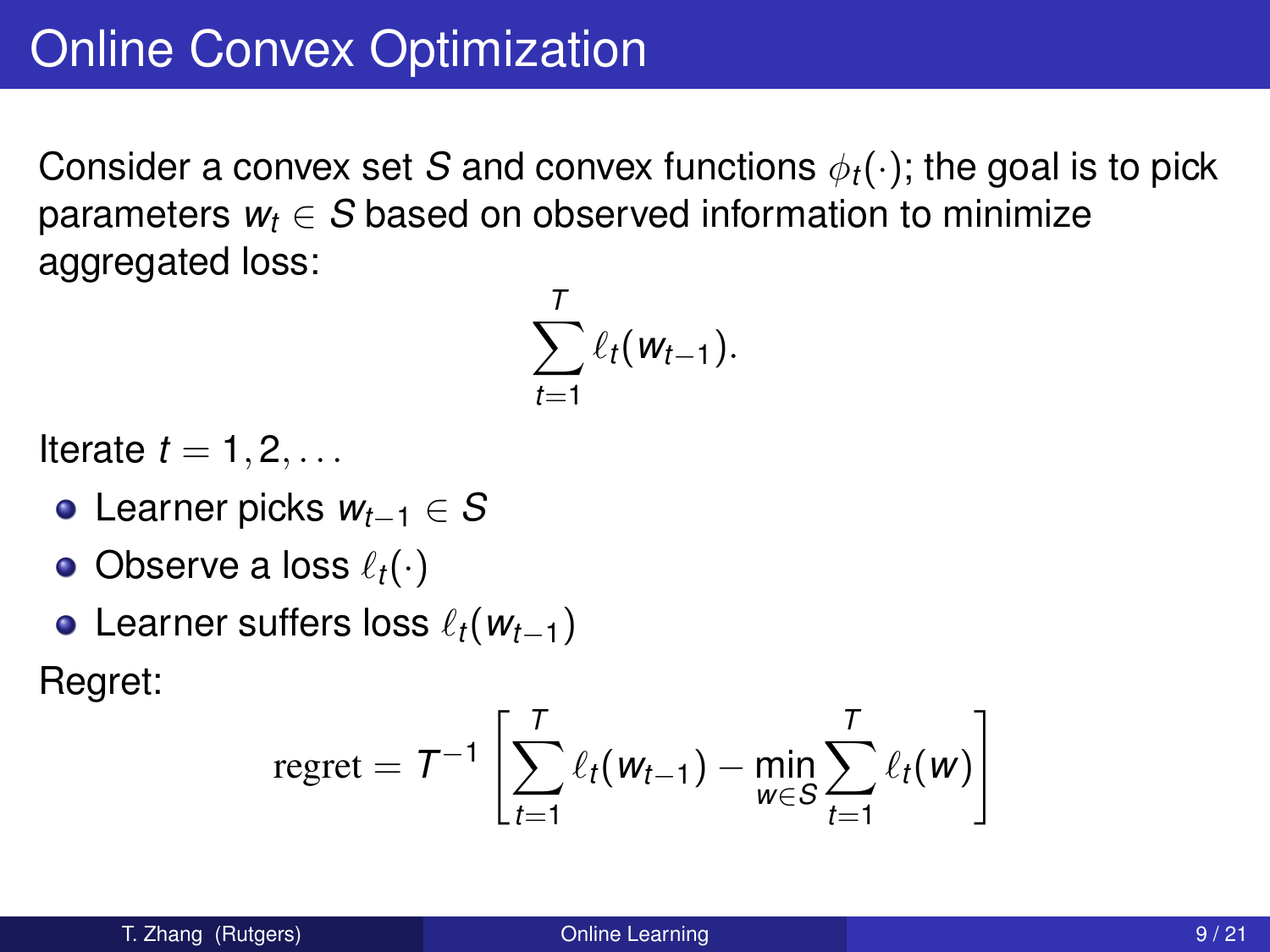Observe  $(x_t, y_t)$  and define loss  $\ell_t(w) = (w^T x_t - y_t)^2$ . Equivalent to the following problem:

Iterate  $t = 1, 2, \ldots$ 

- Learner picks *wt*−<sup>1</sup>
- Observe data (*x<sup>t</sup>* , *yt*)
- Learner suffers loss  $(w_{t-1}^T x_t y_t)^2$

Goal is to minimize

$$
\sum_{t=1}^T (w_{t-1}^T x_t - y_t)^2.
$$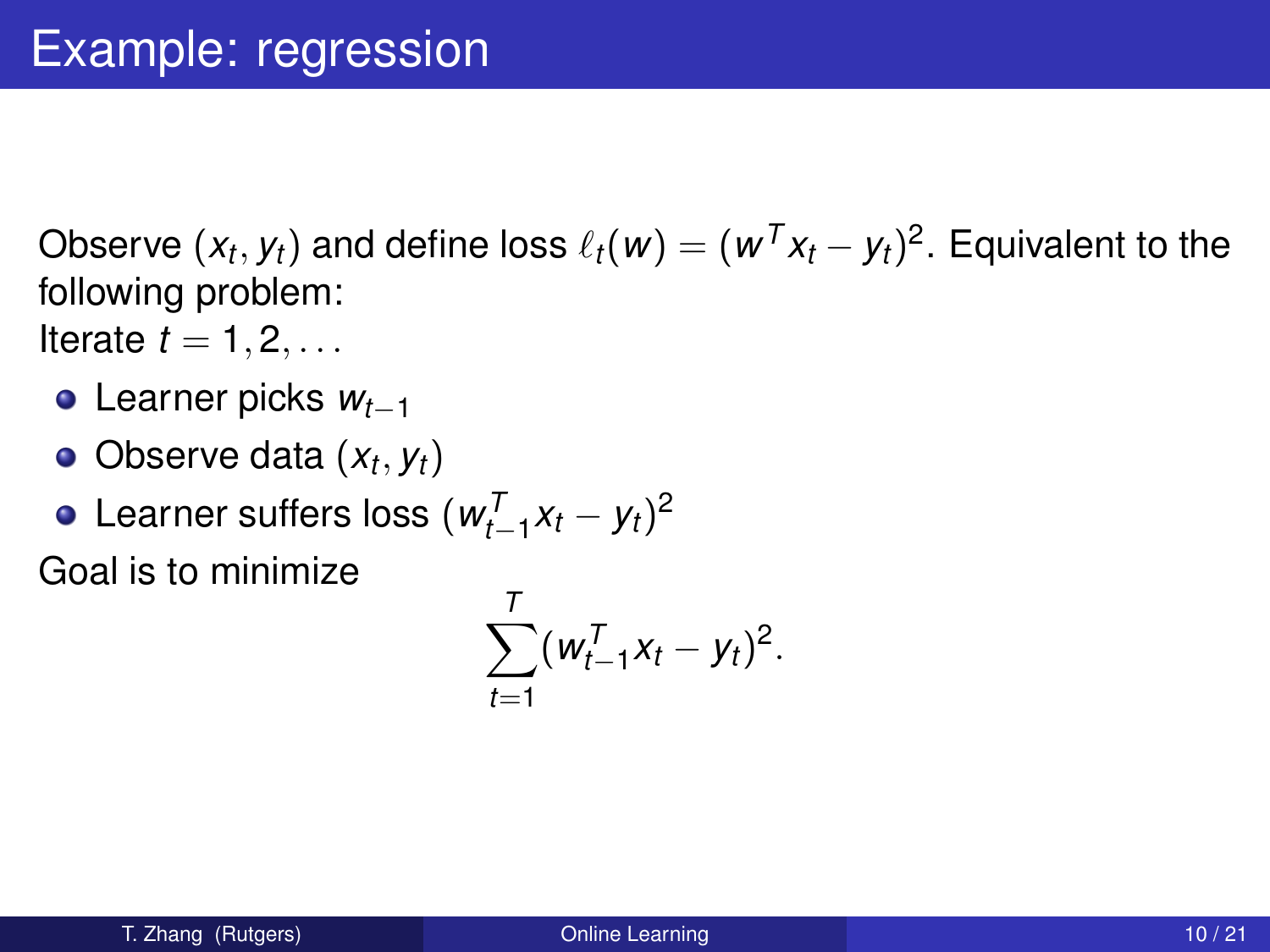For simplicity, assume *S* is the whole space:

- State being kept: only the current weight vector *wt*−<sup>1</sup>
- Update rule with new observation  $(x_t, y_t)$ :

$$
w_t = w_{t-1} - \eta_t \nabla \ell_t(w_{t-1})
$$

Very similar to gradient descent for optimization problem.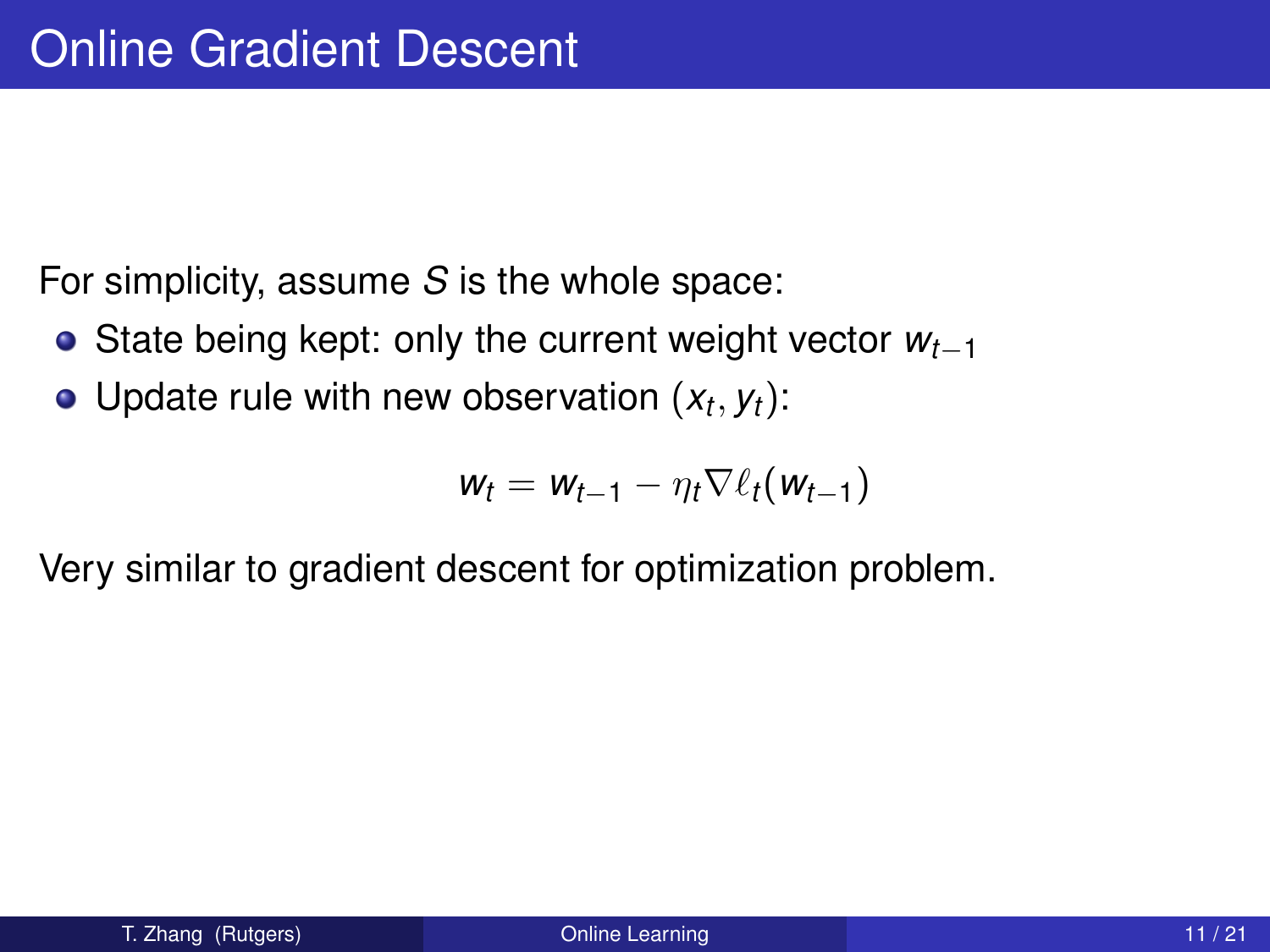For simplicity, assume *S* is the whole space:

- State being kept: only the current weight vector *wt*−<sup>1</sup>
- Update rule with new observation  $(x_t, y_t)$ :

$$
w_t = w_{t-1} - \eta_t \nabla \ell_t(w_{t-1})
$$

Very similar to gradient descent for optimization problem.

Question: how good the algorithm is (in terms of regret bound)?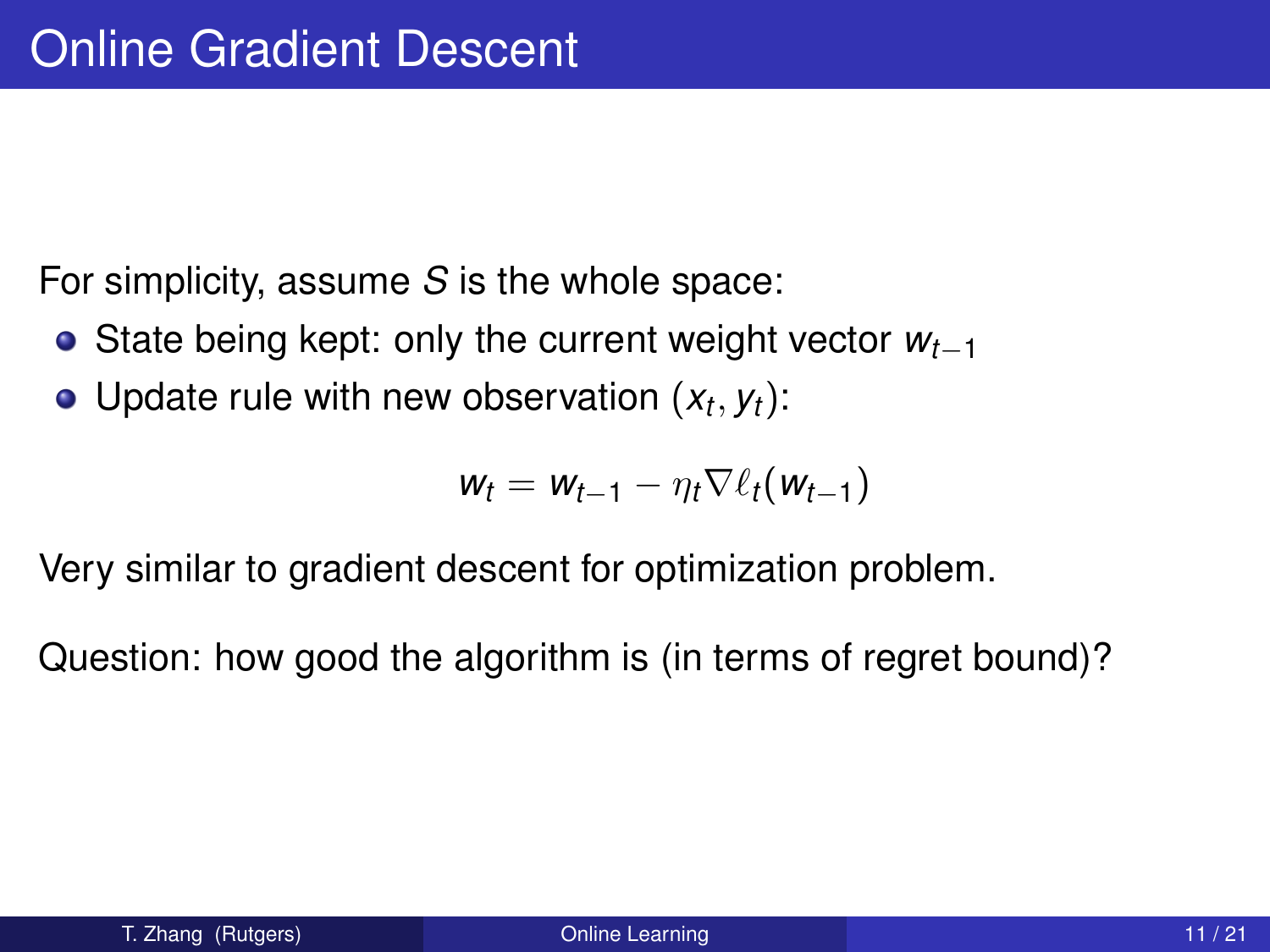$\bullet$   $\ell_t(\cdot)$  are strongly convex functions:

regret =  $O(\ln T/T)$ ,

with learning rate  $\eta_t = O(1/t)$ 

 $\ell_t(c)$  are convex but not strongly convex:

$$
regret = O(1/\sqrt{T}),
$$

with learning rate  $\eta_t = O(1/$ √ *t*)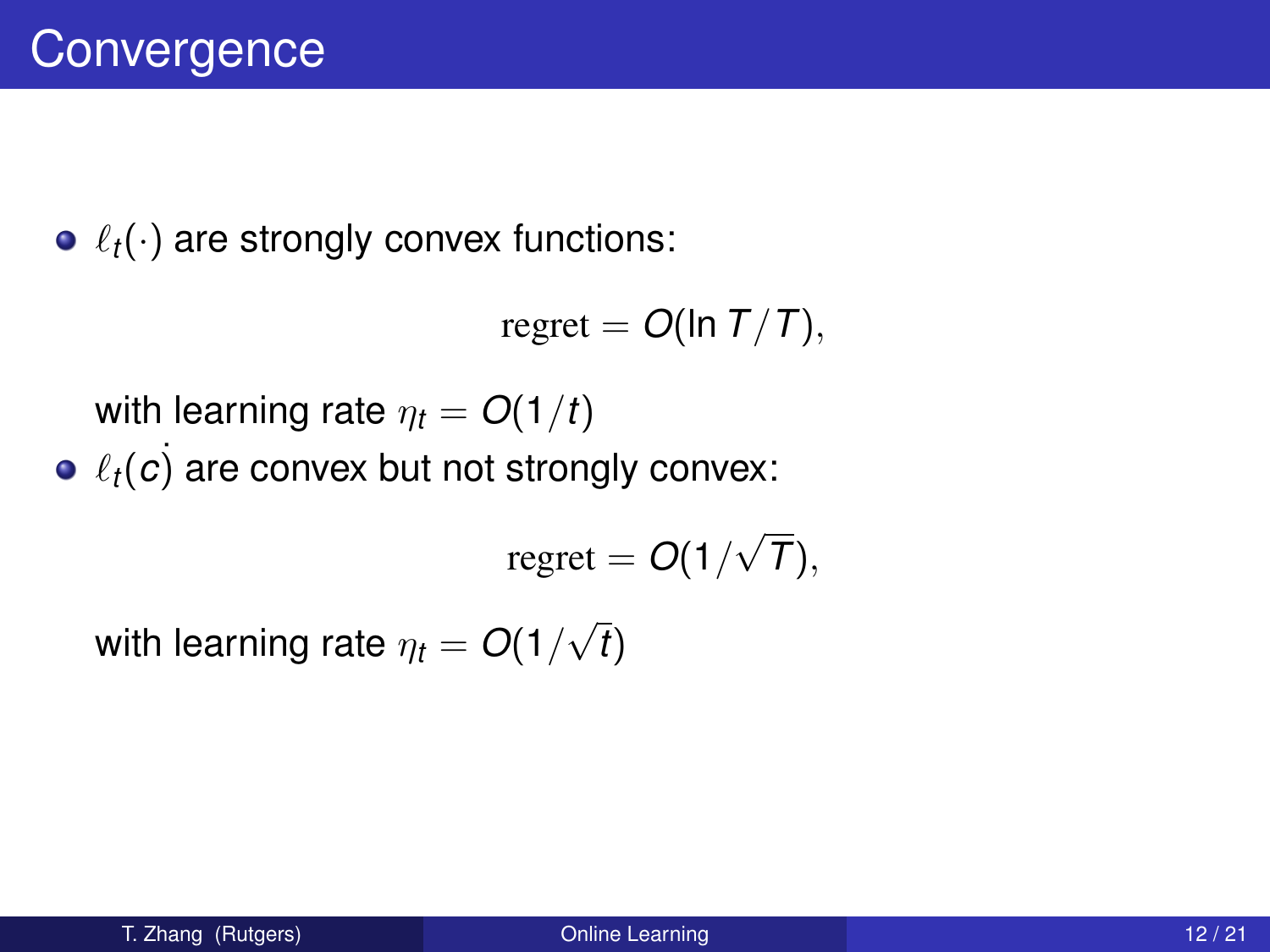$\bullet$   $\ell_t(\cdot)$  are strongly convex functions:

 $regret = O(\ln T/T),$ 

with learning rate  $\eta_t = O(1/t)$ 

 $\ell_t(c)$  are convex but not strongly convex:

$$
regret = O(1/\sqrt{T}),
$$

with learning rate  $\eta_t = O(1/$ √ *t*)

We cannot do line search: learning rate is important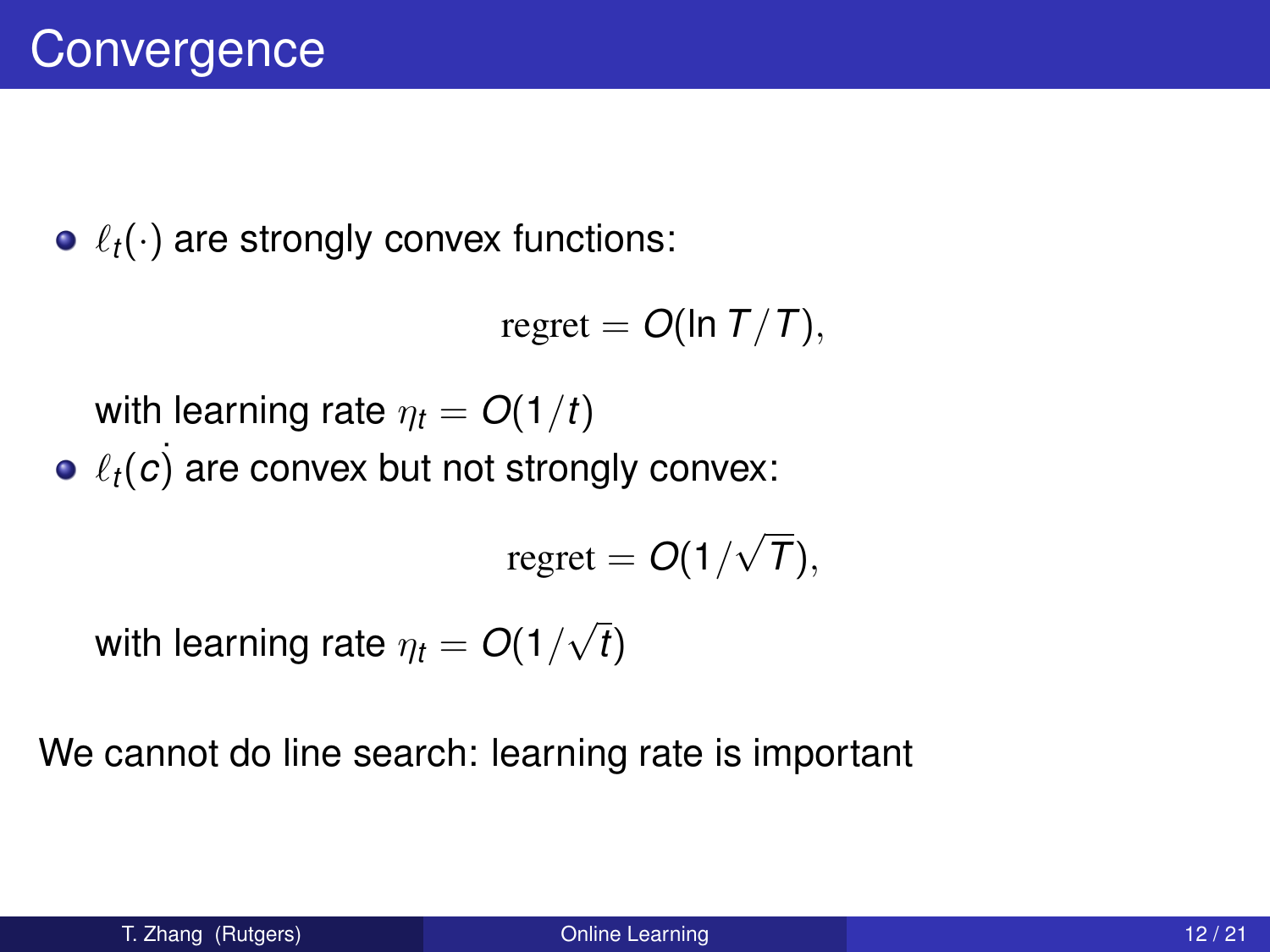Assume that each  $\ell_t(w)$  can be decomposed:

$$
\ell_t(w) = \phi_t(w) + g(w),
$$

then we have update rule:

$$
w_t = \arg\min_{w} Q_t(w)
$$

with

$$
Q_t(w) = \phi_t(w_{t-1}) + \nabla \phi_t(w_{t-1})^T (w - w_{t-1}) + \frac{1}{2\eta_t} ||w - w_{t-1}||_2^2 + g(w).
$$

Similar convergence behavior as the non-proximal version.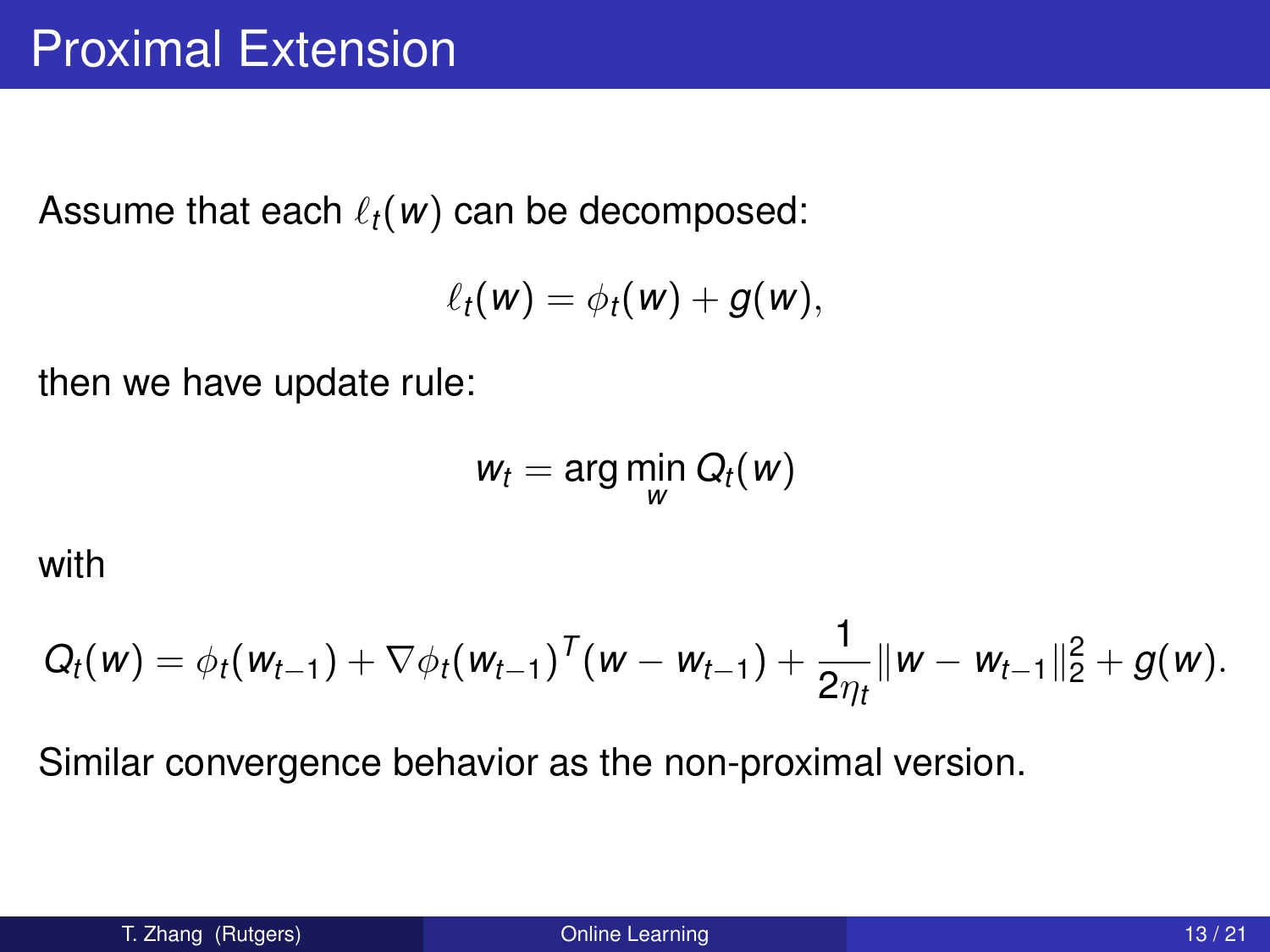$$
\ell_t(\mathbf{w}) = \phi_t(\mathbf{w}) + \lambda \|\mathbf{w}\|_1.
$$

Then

$$
Q_t(w) := \phi_t(w_{t-1}) + \nabla \phi_t(w_{t-1})^T (w - w_{t-1}) + \frac{1}{2\eta_t} ||w - w_{t-1}||_2^2 + \lambda ||w||_1.
$$

#### Solution of min *Qt*(*w*) is

$$
w_t = \text{trunc}(w_{t-1} - \eta_t \nabla \phi_t(w_{t-1}))
$$

where

trunc(
$$
[u_1, ..., u_d]
$$
) = [trunc( $u_j$ )]<sub>j</sub>  
trunc( $u_j$ ) =sign( $u_j$ )( $|u_j| - \lambda \eta_k$ )<sub>+</sub>

Called truncated gradient method (requires other tricks). One problem:  $\eta_k \to 0$  implies the truncation is small thus ineffective.

T. Zhang (Rutgers) **Chang (Rutgers) Chang Communication** Change Communication Change Change Change Change Change Change Change Change Change Change Change Change Change Change Change Change Change Change Change Change Ch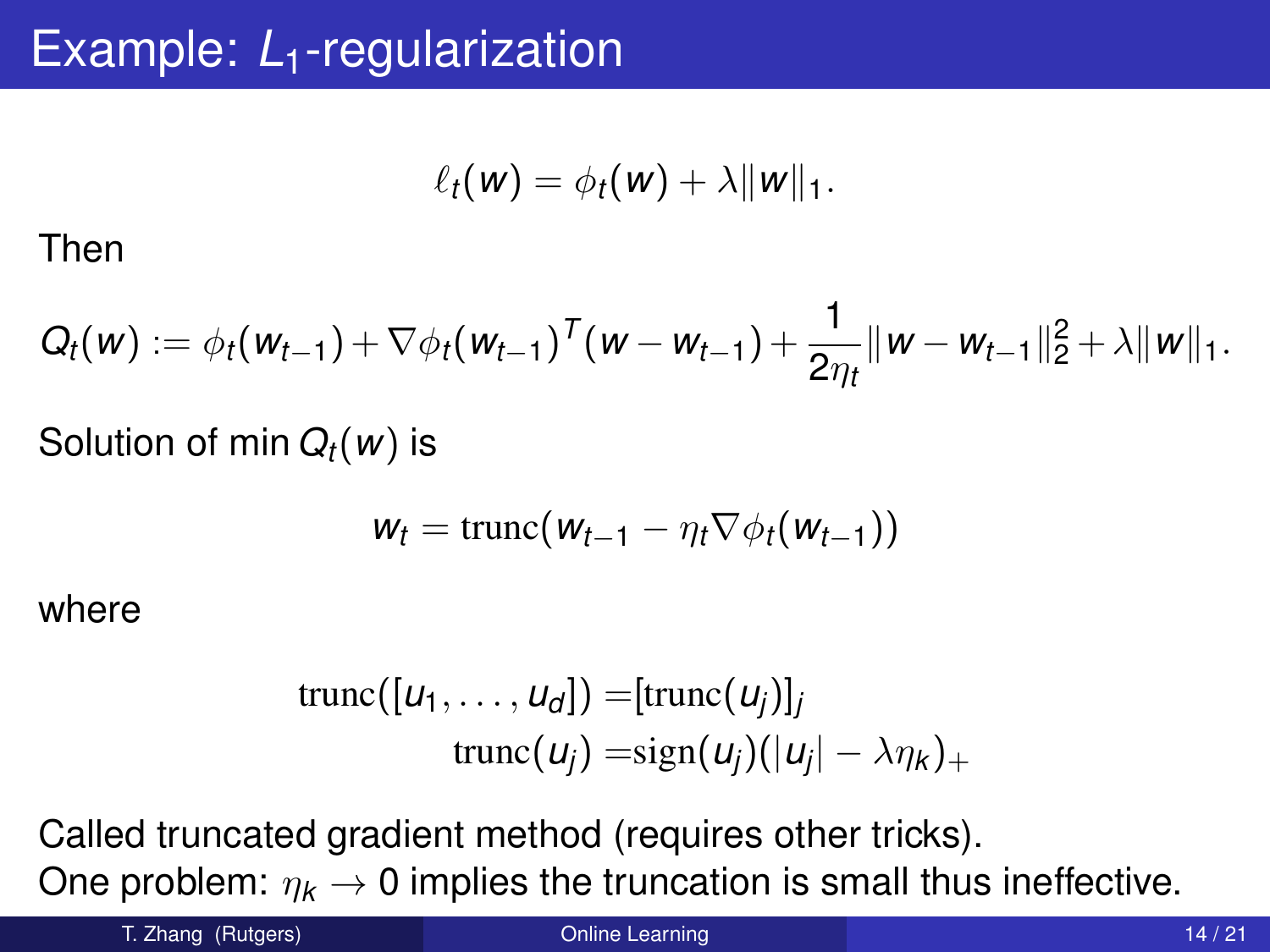## Dual Averaging

- $\bullet$  Problem: truncated gradient doesn't produce truly sparse  $w_t$  due to small η*<sup>t</sup>*
- Fix: dual averaging which keeps two state representations: parameter *w<sup>t</sup>* and average gradient vector

$$
\bar{g}_t = n^{-1} \sum_{i=1}^t \nabla \phi_i(w_{i-1})
$$

• Modified algorithm: let

$$
Q_t(w) := \bar{g}_t^T(w - w_0) + \frac{1}{2t\eta_t} \|w - w_0\|_2^2 + \lambda \|w\|_1
$$

and solve for  $w_t = \arg \min_w Q_t(w)$ .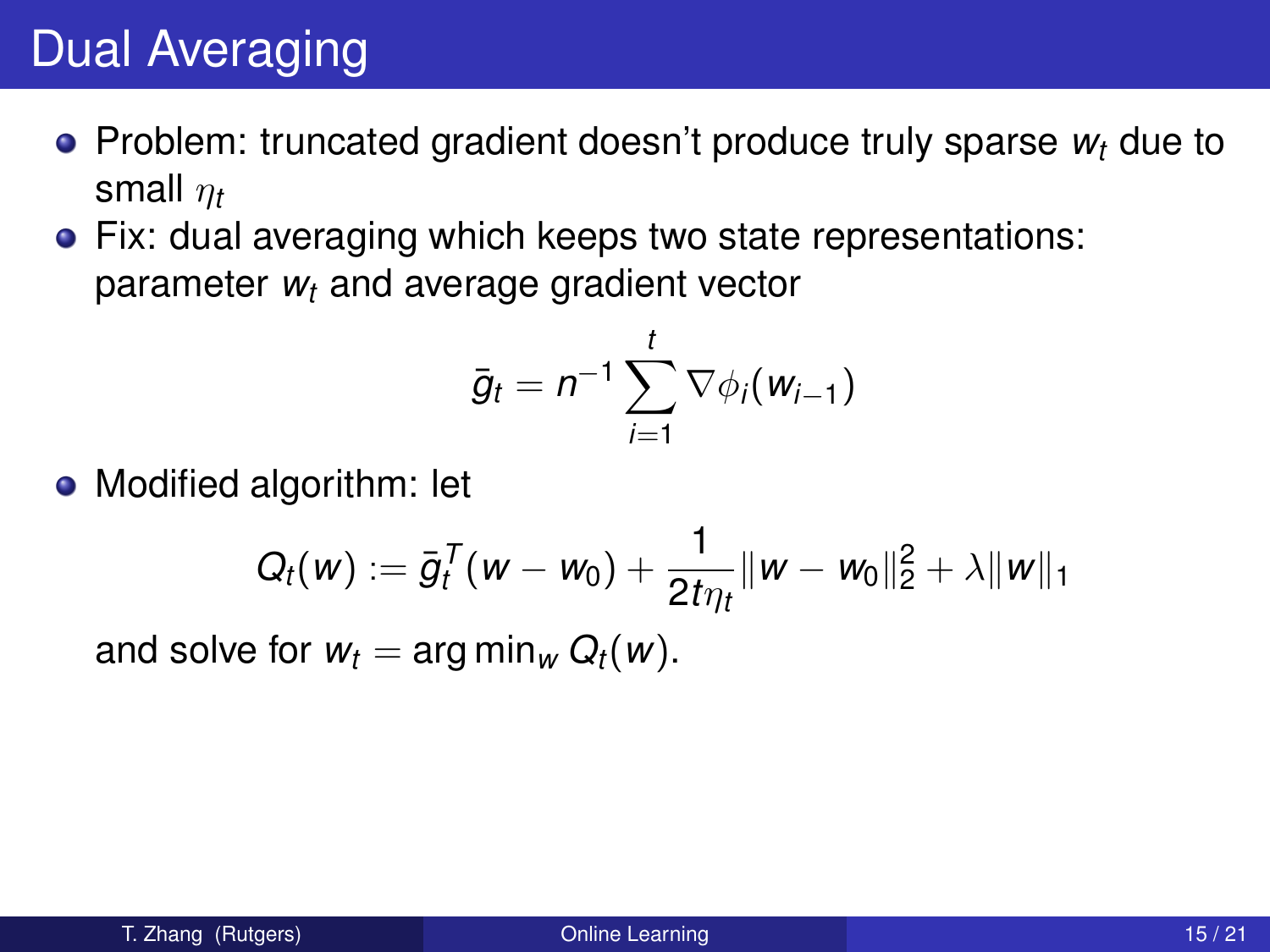# Dual Averaging

- $\bullet$  Problem: truncated gradient doesn't produce truly sparse  $w_t$  due to small η*<sup>t</sup>*
- Fix: dual averaging which keeps two state representations: parameter *w<sup>t</sup>* and average gradient vector

$$
\bar{g}_t = n^{-1} \sum_{i=1}^t \nabla \phi_i(w_{i-1})
$$

• Modified algorithm: let

$$
Q_t(w) := \bar{g}_t^T(w - w_0) + \frac{1}{2t\eta_t} \|w - w_0\|_2^2 + \lambda \|w\|_1
$$

and solve for  $w_t = \arg \min_w Q_t(w)$ .

Note that  $\eta_t \to 0$  but  $t\eta_t$  may be constant:

- **convergence behavior: similar to gradient descent**
- advantage: sparse *w<sup>t</sup>* for *L*<sup>1</sup>  $\bullet$
- **e** disadvantage: keep a non-sparse  $q_t$

T. Zhang (Rutgers) **Communication Communication Communication** Communication Communication Communication Communication Communication Communication Communication Communication Communication Communication Communication Commu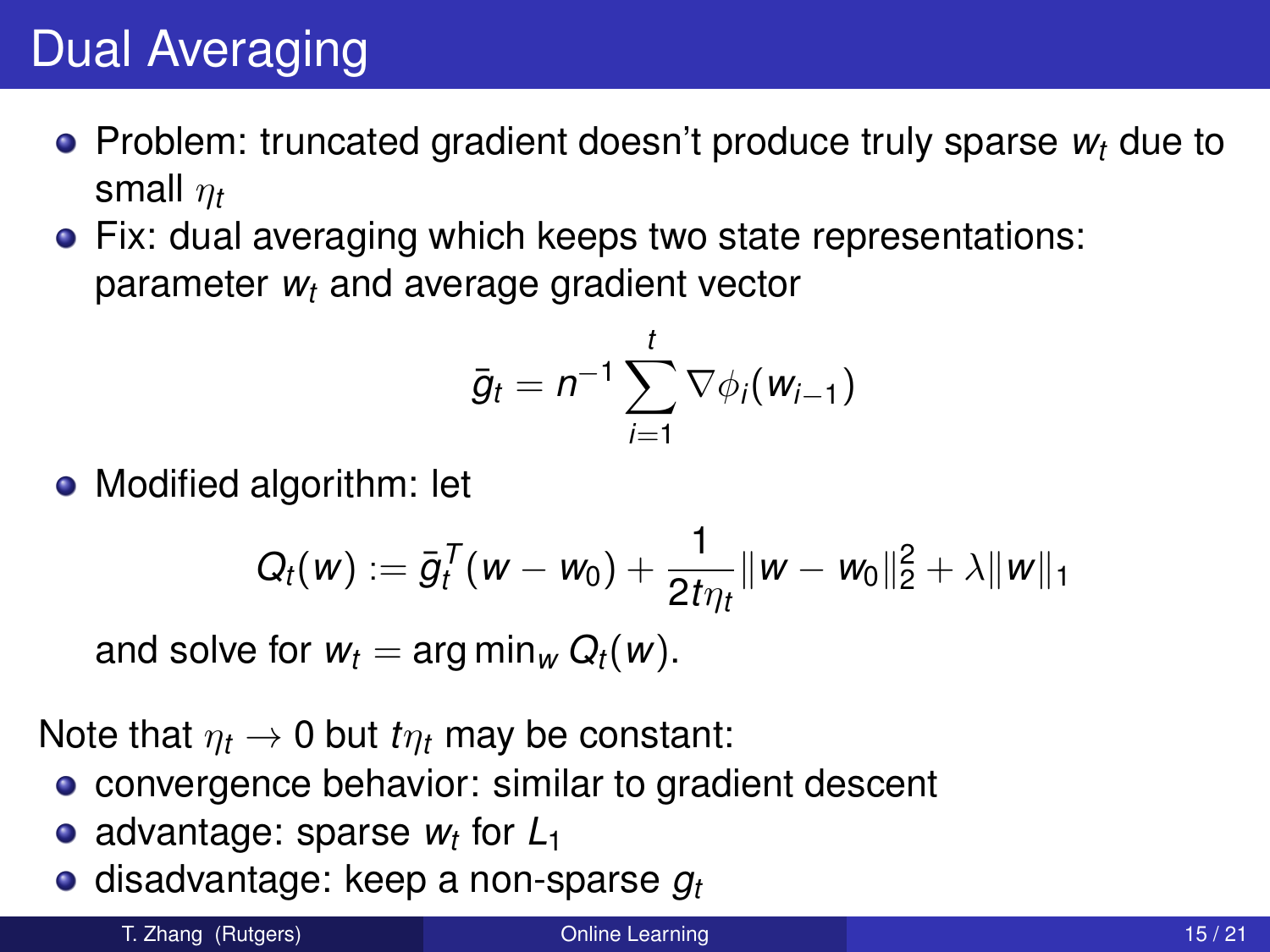- Advantageous to keep more information than the current weight *wt*−1.
	- example: dual averaging
- Keep second order information about Hessian.
- Diagonal Hessian approximation: advantageous when different features scale differently.

Example (AdaGrad):

$$
Q_t := \phi_t(w_{t-1}) + \nabla \phi_t(w_{t-1})^T (w - w_{t-1}) + \frac{1}{2\eta_t}(w - w_{t-1})^T H(w - w_{t-1}),
$$

where *H* is diagonal with approximation  $H_{jj} = \delta I + \sqrt{\sum_{i \leq t} (\nabla_j \phi_i(w_{i-1}))^2}.$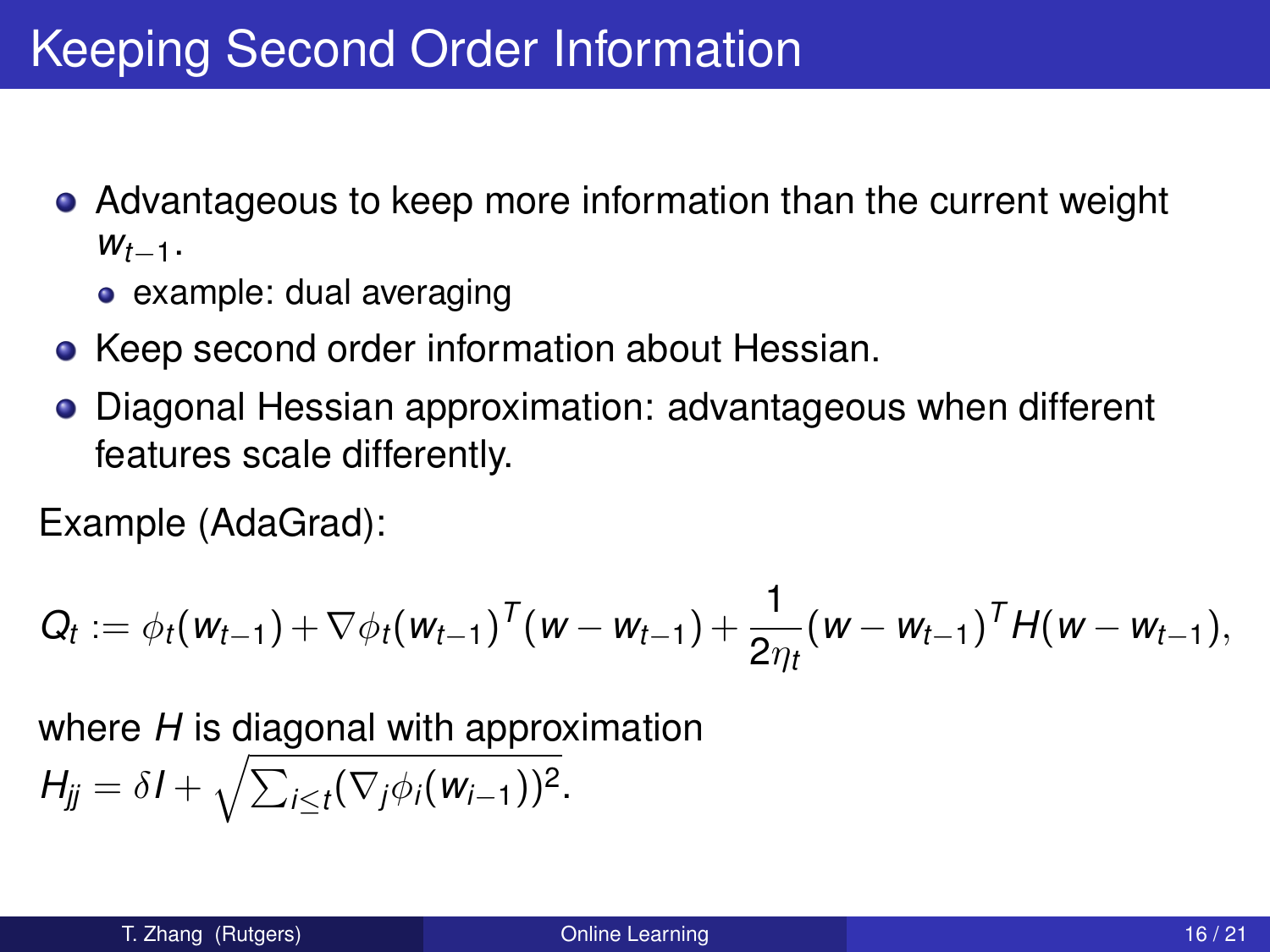Using online gradient descent to solve optimization problem:

$$
\hat{w} = \arg\min_{w} P(w) \qquad P(w) := n^{-1} \sum_{i=1}^{n} \phi_i(w^T x_i) + \lambda g(w).
$$

SGD:

- at each step *t*, randomly draw *i* from 1 : *n*
- obtain  $\hat{w}_t$  from online update: with respect to  $\ell_t(w) = \phi_i(w^T x_i) + \lambda g(w)$

Remarks:

- **•** main tuning parameter: learning rate.
- convergence: one pass over data is *n* steps for SGD but only one  $\bullet$ step for gradient descent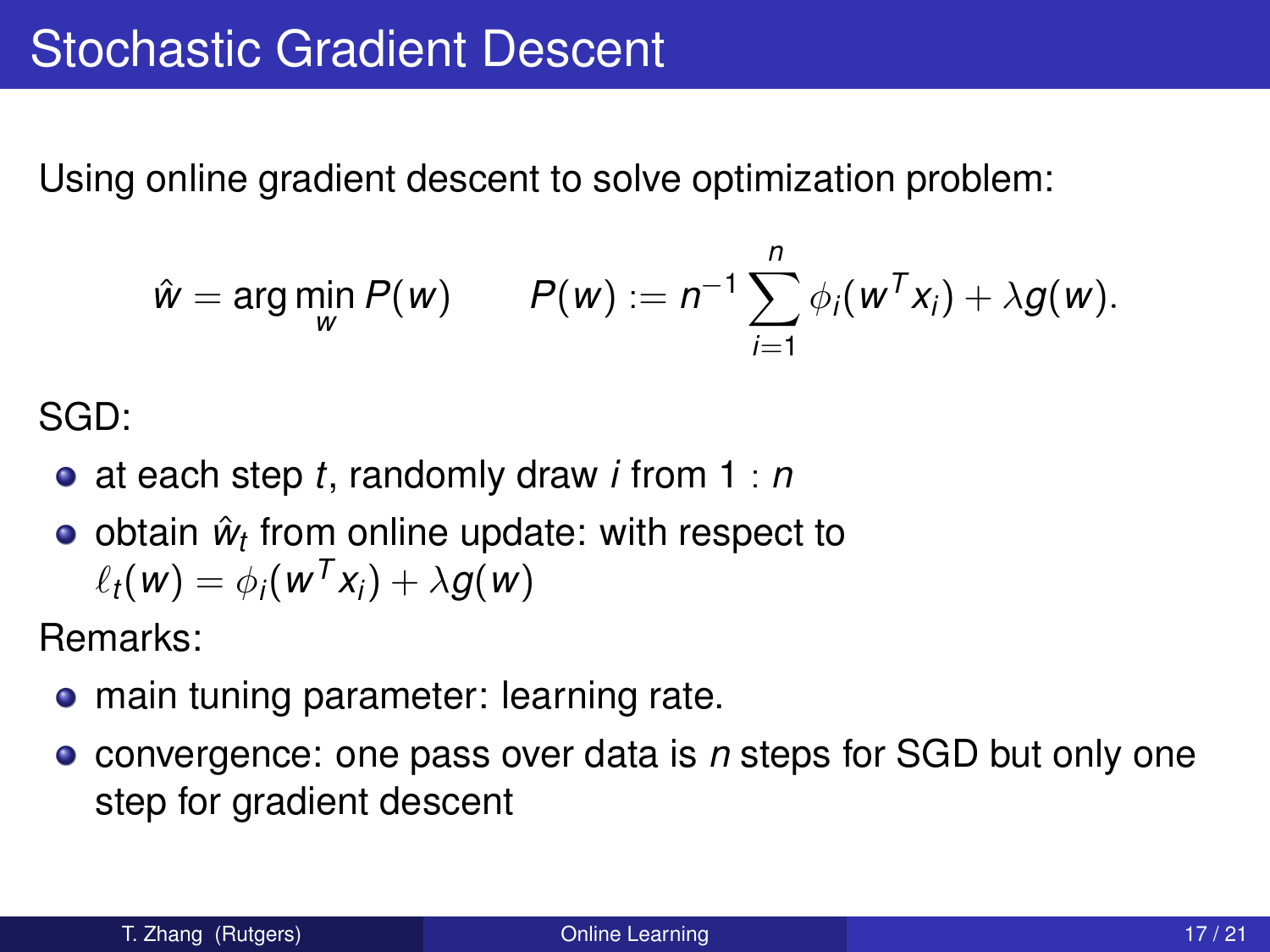- Last predictor: return *w*ˆ*<sup>T</sup>*
- Average predictor: return  $T^{-1}\sum_{i=1}^{T}\hat{w}_i$  (have other variations)

Why averaging?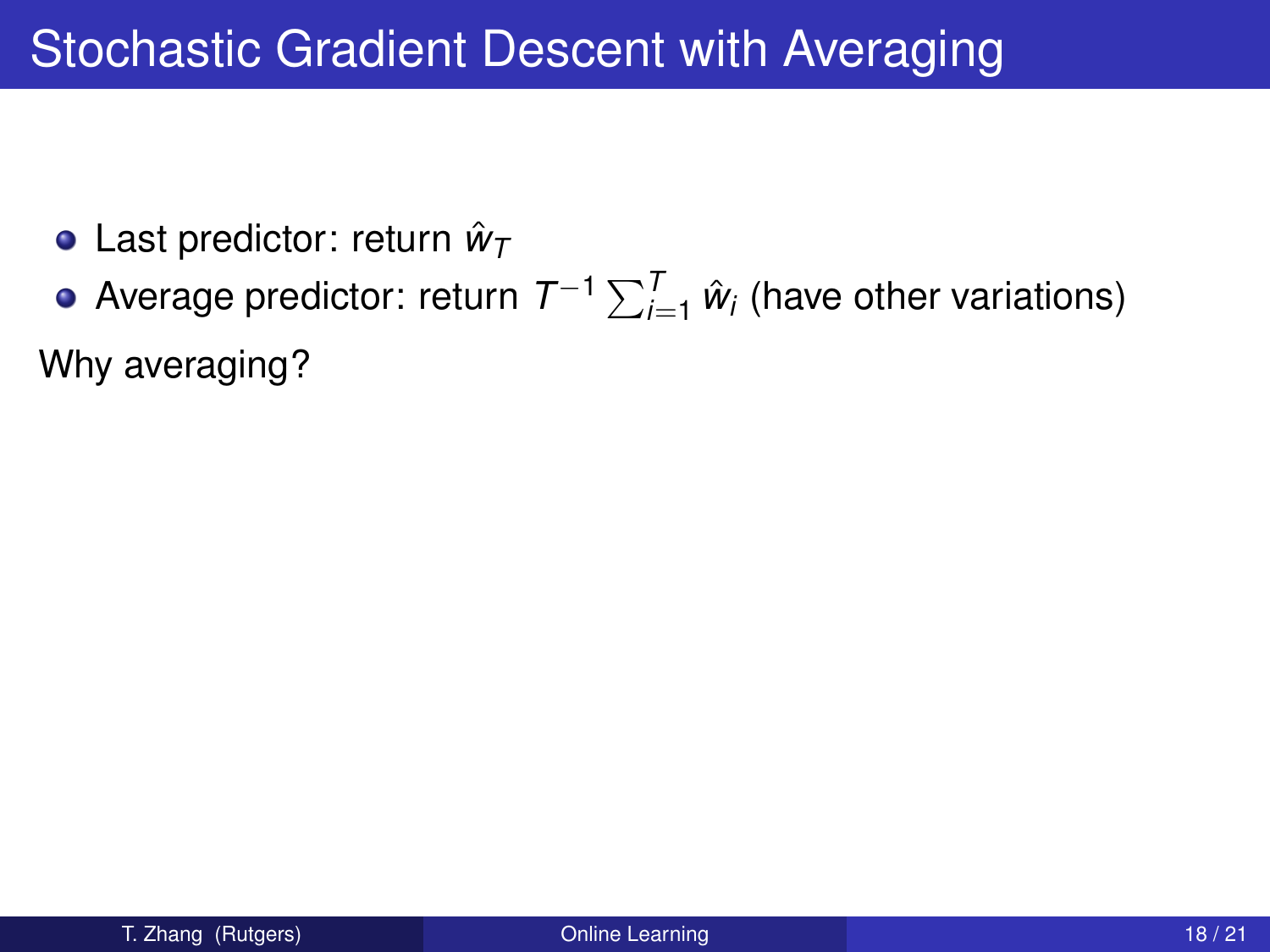Last predictor: return *w*ˆ*<sup>T</sup>*

Average predictor: return  $T^{-1}\sum_{i=1}^{T}\hat{w}_i$  (have other variations) Why averaging?

Theoretical justification:

- Some analysis requires averaging: non-smooth functions
- **•** Some analysis allow more flexible choice of learning rate Practical observation (mine):
	- $\lambda$  large; function relatively smooth:  $\hat{w}_T$  is stable and average hurts
	- $\bullet$   $\lambda$  small; function non-smooth:  $\hat{w}_T$  is unstable and average improves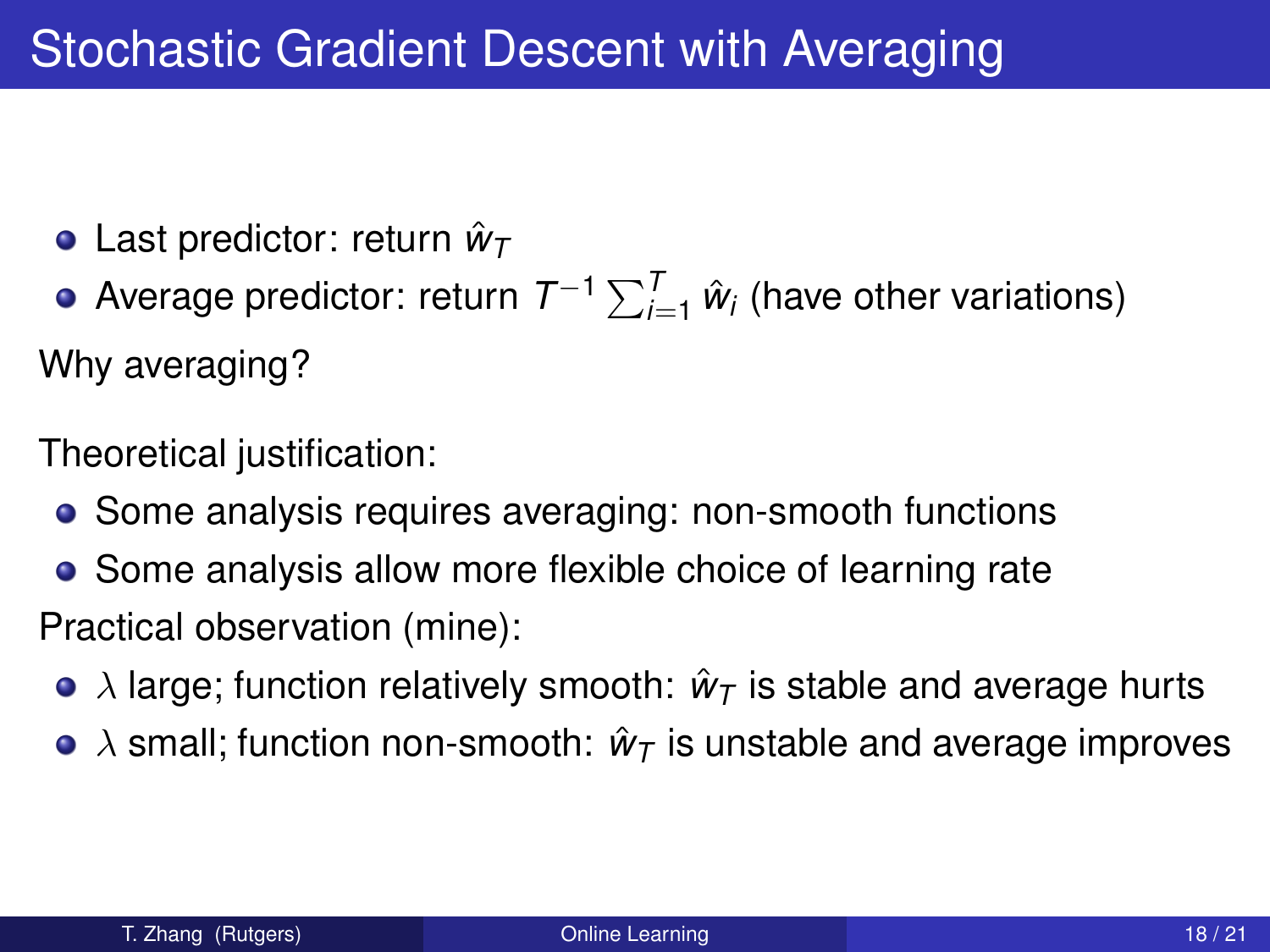- Different proximal functions
- Different learning rates
- Dual averaging versus non-dual averaging
- Averaging versus non-averaging
- **Acceleration versus non-acceleration** 
	- Nesterov's accelerated gradient method can be applied to SGD with similar improvements
	- require smooth objective function (if non-smooth, need to smooth)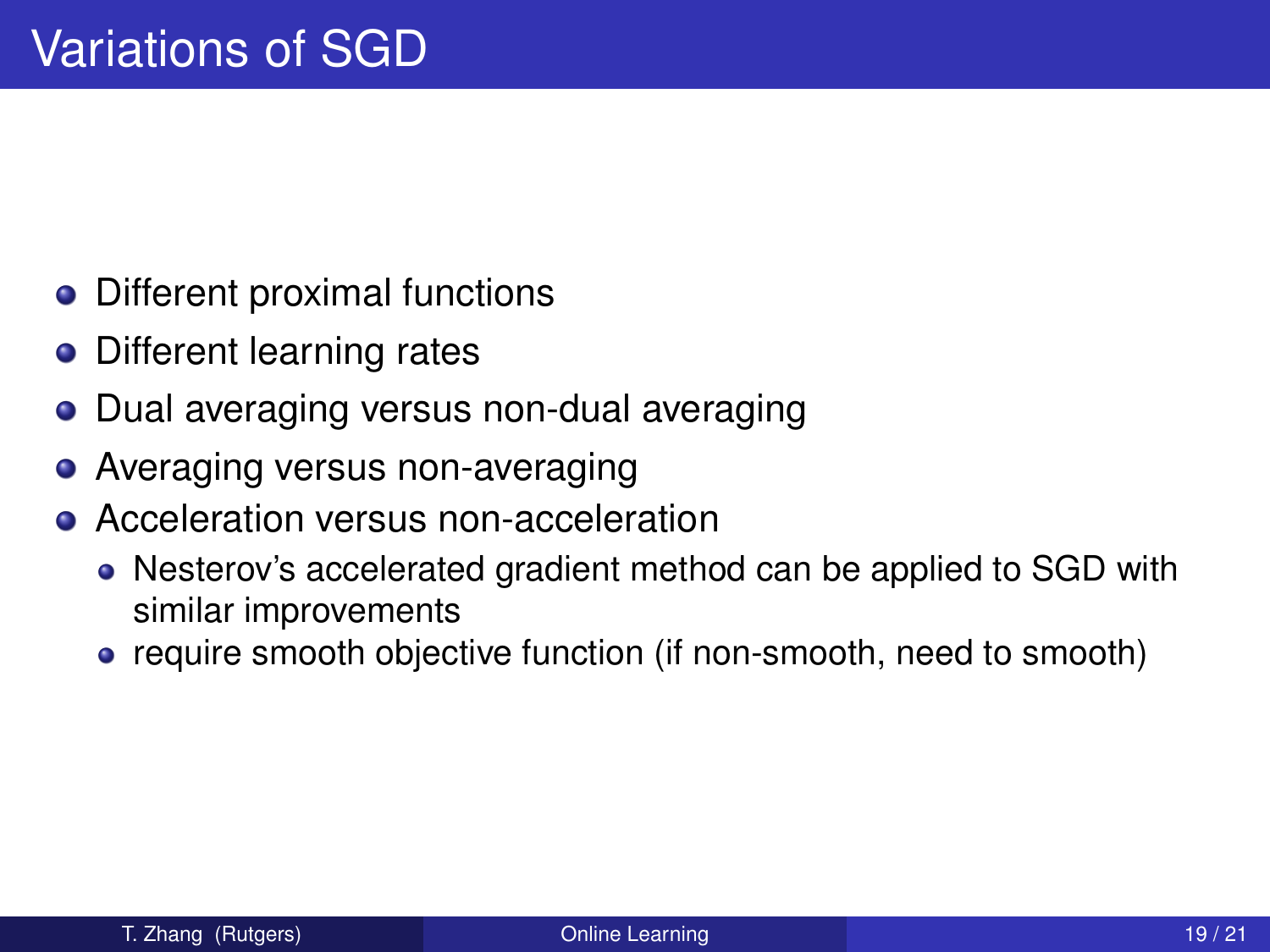- **•** Dual averaging version of SGD is similar to the first iteration of dual coordinate descent with a different learning rate.
- SGD is often faster than dual coordinate descent in the first few passes over data (due to different learning rate)
- Dual coordinate descent is generally faster after the first few passes over data
- It is possible to fix dual coordinate descent to make it faster